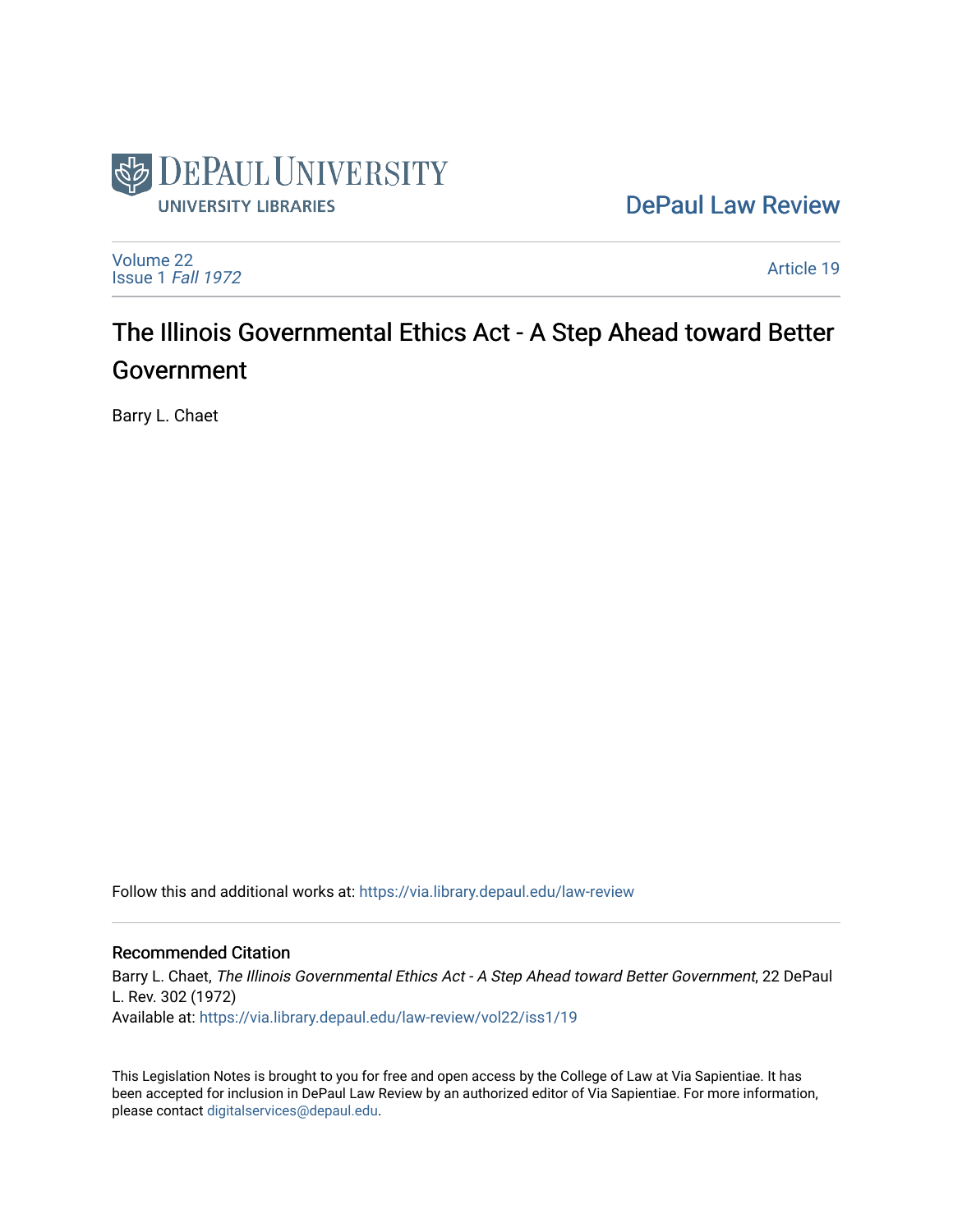## THE ILLINOIS GOVERNMENTAL ETHICS ACT-**A STEP AHEAD** TOWARD BETTER **GOVERNMENT**

A serious problem which faces our system of government is the inadequate maintenance of moral and ethical standards in public affairs. Despite the many incidents of impropriety, dishonesty, and corrupt behavior among our public officials, Congress has steadfastly refused to set any meaningful standards prohibiting such conduct.' The time when Congress has taken disciplinary action was when issues have been forced upon them by the press or other outside pressures.<sup>2</sup>

1. Throughout the forties, fifties, and sixties numerous proposals have been brought before the U.S. Senate and House of Representatives concerning ethics legislation. However, it was not until 1968 that both houses had created a permanent committee on ethics and had a written ethics code. *See* KIRaY, **CONGRESS AND** THE PUBLIC TRUST 211-232 (1970). *See also* 88 CONG. REC. 25275-78 (remarks of Senator Morse). This reluctance has been attributed to a "club spirit" or institutional self-protectiveness which causes members of Congress either to ignore misconduct or to close ranks in defense of an impugned member. WILSON, CON-**GRESS:** CORRUPTION **AND** COMPROMISE 221, 222, 323 (1951). Professor Robert Getz concluded that the delay of Congress in establishing an effective congressional code of ethics resulted partly from the legislator's belief that "an objective settling for the enforcement of such a code cannot be achieved within the halls of Congress." *See* GETZ, **CONGRESSIONAL** ETHICS 100 (1966). James Kirby notes that congres- sional inaction may be due to (1) "the belief that the electoral process should be the exclusive discipline and that fundamental rights of people to choose representatives of their choice might be imperiled by regular congressional discipline of members," (2) "the fear that repercussions from individual cases may produce more harm than good in over-all effects upon public confidence in the Congress," (3) the belief in a "general need for harmony among members if it is to function effectively," and (4) the belief that "[m]ost Members understandably regard it (discipline) as a diversion from their main business." KIRBY, *supra*, at 213-215 *See also* ROGOW and **LASSWELL,** POWER, CORRUPTION **AND** RECTITUDE 60-62 (1963).

In 1963, Representative Thomas F. Johnson (D-Md.) was convicted of accepting compensation for using his office to assist Maryland savings-and-loan institutions which were under federal indictment for mail fraud. *See* United States v. Johnson, 215 F.2d 180 (4th Cir. 1965), *afI'd.* 383 U.S. 169 (1966). In 1963, a Senate investigation revealed that Senate Majority Secretary Bobby Baker had heavily exploited his public office for private economic gains. *See* **SENATE** COMM. **ON RULES AND ADMINISTRATION, FINANCIAL OR BUSINESS INTERESTS OF** OFFICERS **OF EMPLOYEES OF** THE **SENATE, S.** Rep. No. **1176,** 88th Cong., **2d** Sess. 15 (1964). Senator Thomas Dodd **(D-Conn.) was accused of** using his Senatorial powers to aid private clients and was censured **by** the Senate for misuse of political funds. *See* **113** Cong. Rec. **15,695 (1967)** and **SENATE EThICS COMMITTEE, J.** BOYD, **ABOVE THE LAW 271-74 (1968).** In 1967, Representative Adam Clayton Powell was censured, denied seniority, and fined \$40,000 for various acts of misconduct. *See* **HOUSE** SELECT COMM. **PURSUANT TO** H. RES. **1, IN** RE ADAM CLAYTON **POWELL,**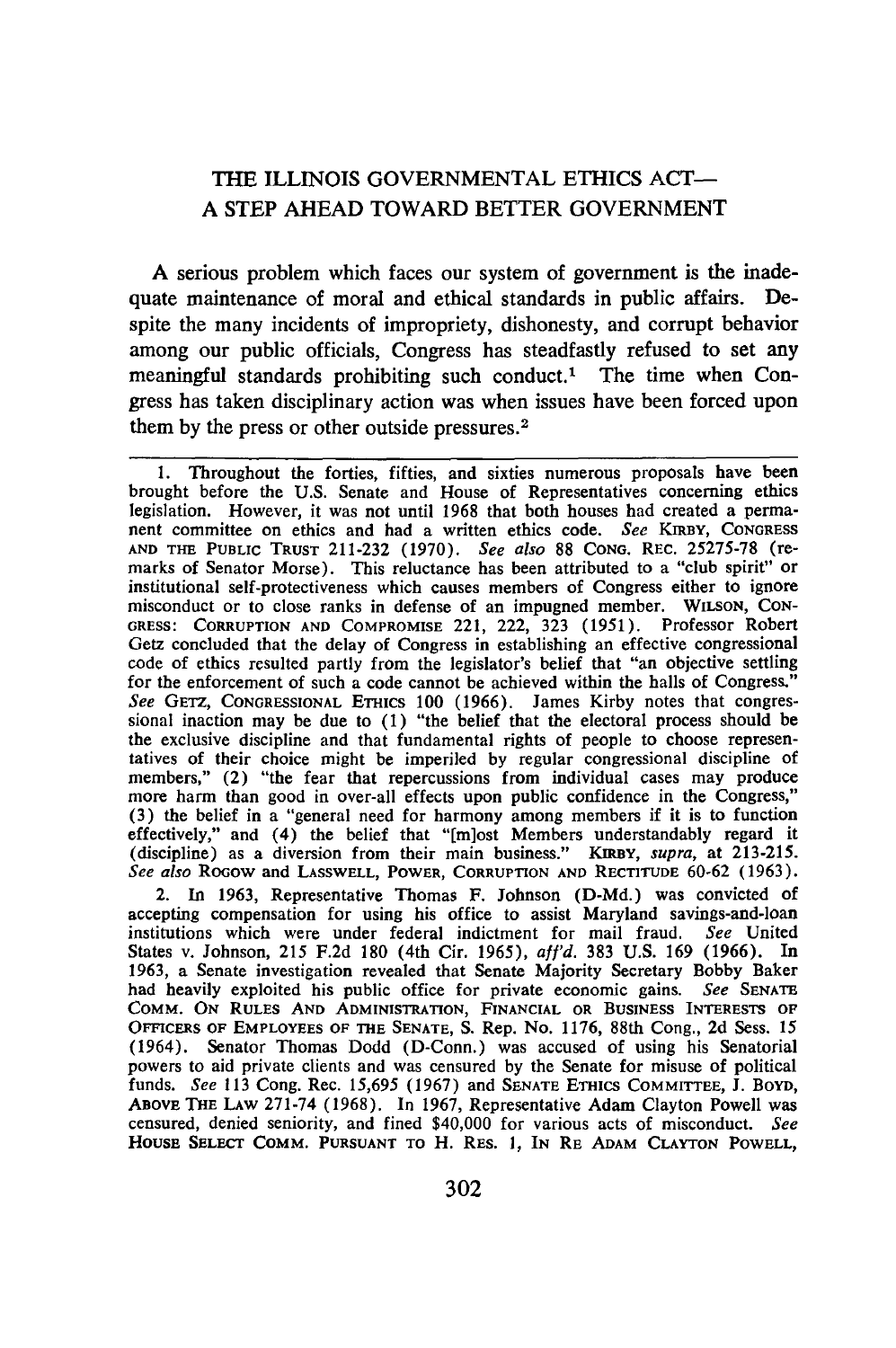In the years following the Bobby Baker, Congressman Adam Clayton Powell, and Senator Thomas Dodd "scandals",<sup>3</sup> major steps have been taken to eliminate financially induced dishonesty and impropriety in government. After the successful investigation of Senate Majority Secretary Bobby Baker, which caused him to subsequently resign his position, the Senate unanimously authorized the Committee on Rules and Administration to investigate financial interests of any Senate employee or former employee.4 In 1964, the Rules Committee recommended passage of a resolution requiring limited disclosure of assets and income by senators and public employees.<sup>5</sup> On October 21, 1965, the Ethics Committeedesigned to establish rules and standards of conduct in the field of senatorial responsibility-was officially organized.<sup>6</sup> Finally, on March 22, 1968, the Senate approved the Senate Ethics Code. <sup>7</sup>

In the House of Representatives, ethical reform developed at a slower pace. The House Rules Committee reported a resolution establishing a Select Committee on Standards and Conduct late in the 88th Congress. The resolution was amended to create a study committee charged with "recommending" a code of ethics for the House and was passed in this form.8 In 1968, the study committee proposed a code of ethical conduct, disclosure rules, and also that it be made a permanent committee to police

**.** It has been the feeling of many, that the force of public opinion via the press and other outside pressures, which grew extensively out of the Baker, Powell, and Dodd "scandals," had a great effect on Congress. Within four years of these "scandals" both houses of Congress had enacted a code of ethics and a committee to enforce them. *See* Senate Ethics Code Rules XLI-XLIV of the Standing Rules of the Senate, adopted March 22, **1968.** House Ethics Code. Rules XLIII-XLIV of the Standing Rules of the Senate, adopted March 22, **1968.** House Ethics Code. Rules XLIH-XLIV of the Rules of the House of Representatives, adopted April 3, **1968.** *See also,* Kirby, note'l, **p.** 220.

*3. See supra* note 2.

4. **S.** Res. 212, 88th Cong., 1st Sess., 109 Cong. Rec. 19181-82 **(1963).**

**5. SENATE** COMM. **ON** RULES **AND ADMINISTRATION, FINANCIAL OR BUSINESS INTERESTS OF OFFICERS** OR **EMPLOYEES OF THlE SENATE, S. Rep. No. 1175,** 88th Cong., **2d Sess. 107** (1964).

**. 6. SENATE SELECT COMM. ON STANDARDS AND CONDUCT, STANDARD OF CONDUCT FOR MEMBERS OF THE SENATE AND OFFICERS AND EMPLOYEES OF THE SENATE, S. Rep. No. 1015,** 90th **Cong., 2d Sess.** 2 **(1968).**

**7. Rules** XLI-XLIV **of** the **Standing Rules of the Senate (adopted, March** 22, **1968).**

**8.** 112 Cong. Rec. **27,729 (1966).** For the complete debate on this matter *see* 112 Cong. Rec. **27,713-30 (1966).** This committee was re-established in the 90th Congress to continue its efforts on establishing a House ethics code. *See* 113 Cong. Rec. 9448 (1967).

H.R. Rep. No. **27,** 90th Cong., 1st Sess. **33** (1967). Also *see generally,* ANDERSON **AND** %PEARSON, THE **CASE AGAINST** CONGRESS (1968) and **DOUGLAS, ETICS** IN GoV-ERNMENT **(1952).**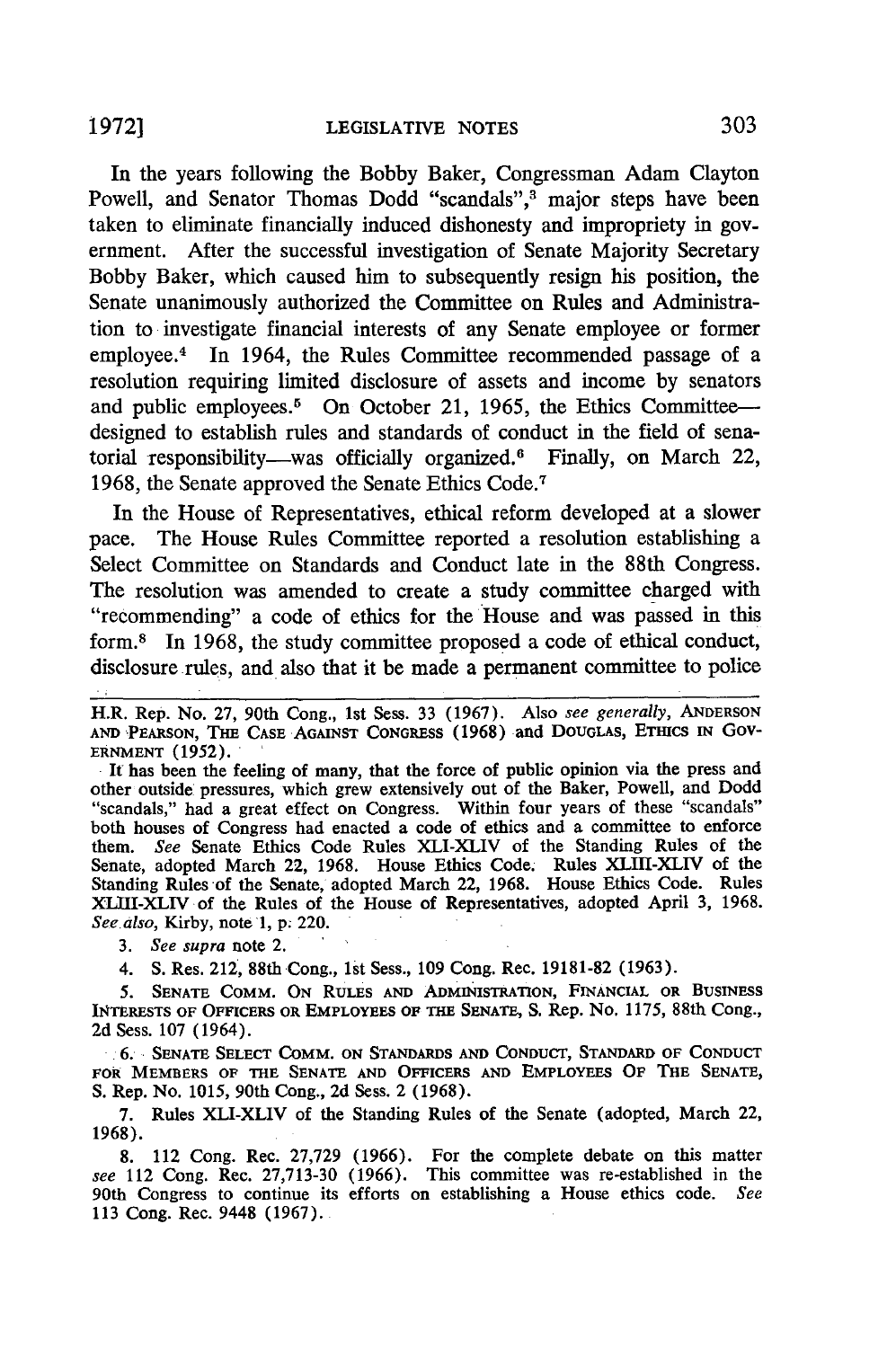the code. On April 3, 1968, the House Ethics Code and Ethics Committee were adopted by the House of Representatives. <sup>9</sup>

On the state level, in 1954, New York adopted the first governmental ethics act.<sup>10</sup> The New York code set forth general standards of conduct to be used as guidelines for state officers and employees in the performance of their public duties. Finding this to be an excellent method of promoting proper ethical conduct, other states<sup>11</sup> have adopted their own ethics act. In 1958, a code of conduct was adopted for the guidance of all in federal government service.<sup>12</sup> In the executive branch, officials are subject to separate ethical rules contained in an executive order,<sup>13</sup> Civil Service regulations,<sup>14</sup> and other such codes as prescribed in the individual department and agency. The effect of these acts and government regulations along with various sections of state constitutions<sup>15</sup> and statutes<sup>16</sup> have produced favorable results.

Although much has been accomplished in the area of overt corruption, such as embezzlement, graft, and bribery little has been done in the more

9. Rules XI (19) and Rules XLIII-XLIV of the Rule of the House of Representatives (adopted April 3, 1968).

10. Laws 1954, c.696 **§** *I et seq.,* eff. Jan. 1, *1955.*

11. A total of 24 states currently have some sort of ethics legislation-all of which provide for a specific code of legislative conduct. *See* N.Y. **PUB.** OFFICERS **LAW §** 73-80 (McKinney 1970); **HAWAII REV. STAT. §§** 84-1-84-36 (1971); Pur**don's PENN. STAT. ANN.** 46 **§** 143.1-143.8 (1969); **REV. CODE OF WASH. ANN. §§** 42.21.010-42.21.090 (1969); **CODE OF VA.** §§ 2.1-347-2.1-358 (1972); W. **VA. CODE H8** 6B-1-1-6B-1-3 (1972); N.M. **STAT. §§** 5-12-1-5-12-15 (1971); REV. **STAT. OF NEB. §** 49-1101-49-1117 (1971); **Vernon's ANN. MO. STAT.** §§ 105.450- 105.495 (1966); **KAN. STAT. ANN., §§** 75-4301-75-4316 (1971); **ILL. REV. STAT.** ch. 127, **§** 601-101, *et seq.* (1971); **Apiz. REV. STAT.** §§ 41-1291--41-1297 (1972); ARK. **STAT. §§** 12-3001-12-3008 (1971); CONN. **GOV'T** STAT. ANN. §§ 1-16-1-78 (1972); FLA. **STAT.** ANN. **§ 112.311** *et seq.* (1972); GA. CODE ANN. §§ 89-925 (1972); IOWA **CODE** ANN. §§ 68B.1-68B.10 (1971); **LA. STAT.** ANN. §§ 1101-1148 (1972); **MAINE** REV. **STAT. ANN.** *§* 371-381 (1972); MASS. **ANN.** LAWS ch. 268A, §§ 1-24 **(1968);** MICH. .COM. LAWS **ANN.** *§§* 15.301 *et seq.* **(1972); MINN.** STAT. **ANN. §§ 3.87-3.92** (1961); N.J. STAT. ANN. **52:13D-23** (1972).

12. H.R. Comm. Res. 175, 85th Cong., **2d** Sess., **72** Stat. **312** (1958).

**13.** Exec. Order No. 11,222, **3** C.F.R. at 591 (1968).

14. **CIVIL SERVICE** COMM., **EMPLOYEE** RESPONSIBILInES **AND CONDUCT, 5** C.F.R. § **735** (1968).

15. For instance, the Illinois Constitution of 1970 provides several sections which prohibit certain conduct. *See* Art. IV, sec. 6, **Art.** IV, sec. 2, Art. XLII, sec. 1 and 2.

**16.** In 1965, the Illinois General Assembly passed a bribery statute making it illegal for taking money or property while knowing the corrupt motive of the other party. The statute also punishes the person conferring the benefit. *See* ILL. REV. STAT. ch. **38,** sec. **33-1** (1969). Another existing control on legislative conduct is a law which prohibits public officials from accepting or soliciting rewards for official action. *See* ILL. REV. **STAT.** ch. **38,** sec. 33-3 (1969).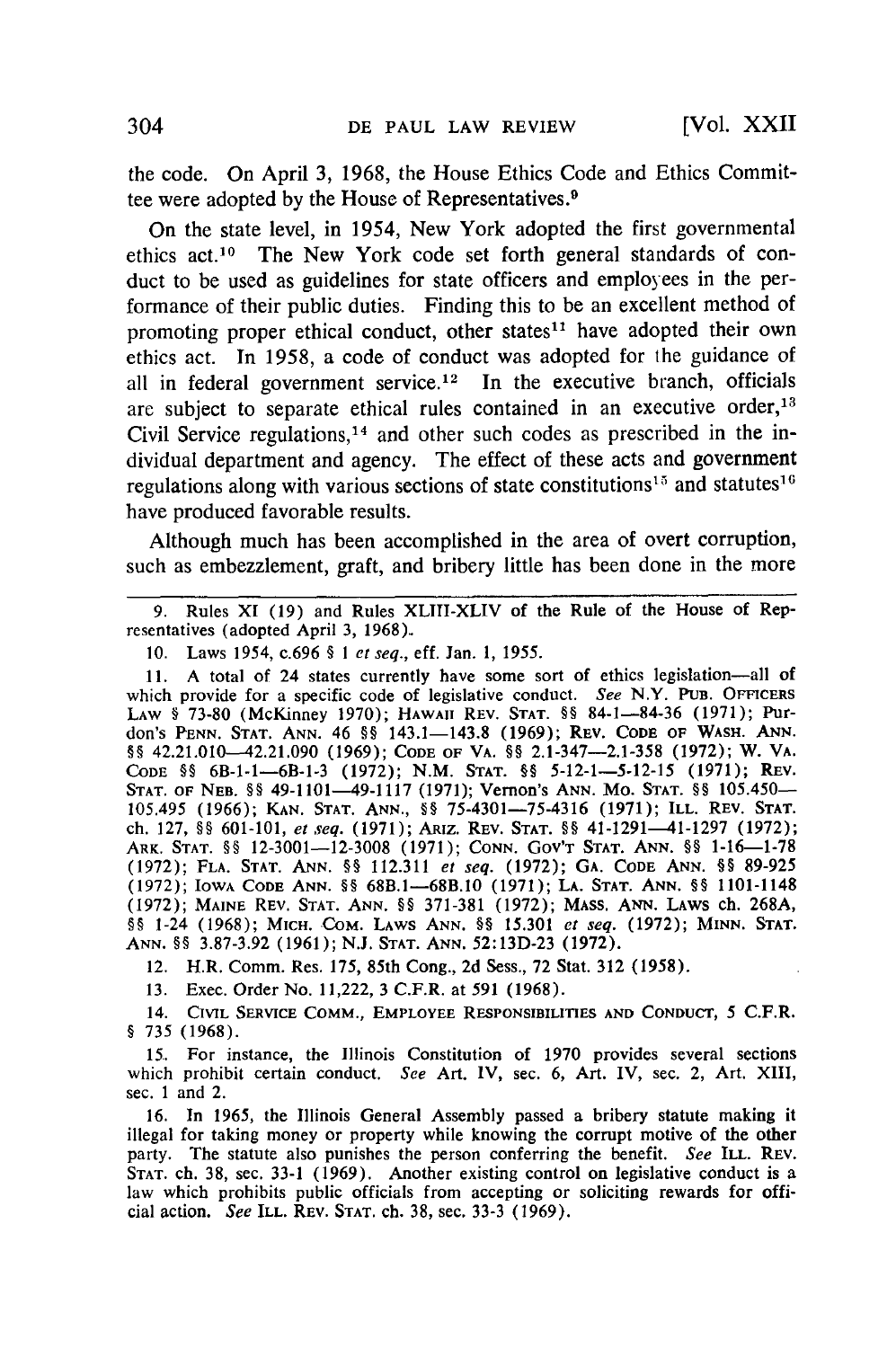subtle but equally insidious and pervasive area of legislative conflicts of interests.17 The term "conflict of interest" is generally limited to the situation where a public official's duties in office conflict with his own private economic affairs.18 Although the term is definitively simple, it encompasses a wide range of legislative behavior—i.e. a "gray area" between overt corruption on the one hand, and the reasonable maintenance of an outside source of income, on the other hand.<sup>19</sup> It is in this area where the public official is most vulnerable and susceptible to acts of impropriety.

Today, "[m]embers of Congress consider and enact measures that influence all sectors of the nation's economy. Coupled with the legislator's own financial interest,<sup>20</sup> this makes it difficult (for him) to avoid possible or actual conflict between . . . legislative duties and . . . private interests." $21$  Moreover, the ever-increasing role of government increases the temptation for private interests to attempt to obtain influence with legislators through the giving of excessive gifts or hospitality or to influence them by making available lucrative economic opportunities.<sup>22</sup> The need, therefore, for appropriate legislation to deter legislative conflicts of interest is compelling.

Recently, the legislature in Illinois enacted into law the Illinois Governmental Ethics Act,<sup>23</sup> with which the balance of this note will basically be concerned. An analysis of the Act will be divided into three parts: (1) a discussion of various conditions and factors leading to its enactment; (2) a general outline of the Ethics Act and a discussion of it in relation to

**18.** See **R.** GETZ, **CONGRESSIONAL** ETHICS: THE **CONFLICT** OF INTEREST ISSUE, **5** (1966).

**19. Id.** p.3.

**20.** Today an ever increasing number of citizens assume public office while con- tinuing to engage in private enterprises. This may or may not create a conflict of interest. Such will depend upon the degree of involvement the public official puts into these affairs. See Kaufman and Widas, California *Conflict of Interest Laws,* 36 So. **CAL.** L. REV. **186 (1969).**

21. Supra note 18, at 5.

22. See Conflict of Interest Laws Commission, *Ethical* Standards in **Ill.** State *Gov't* (Springfield: The Commission, 1967).

23. The Illinois Governmental Ethics Act, as amended. ILL. REV. STAT. ch. 127, §§ 601-101 **et** seq. **(1971** Supp.).

<sup>17.</sup> The Senate and House Code of Ethics appears to have had little success in this area. In support of the Senate Code, Ethics Committee Chairman Stennis has referred to it as "not a finished product . **.**.but a substantial beginning." *See* 114 Cong. Rec. E 9547 (daily ed. Nov. 1, 1968) (remarks of Senator Stennis) and 114 Cong. Rec. **S** 2906 (daily ed. Mar. 15, 1968). The same feeling is generated from the House Ethics Committee. *See* H.R. Rep. No. 1176, 90th Cong., 2d Sess. **5** (1968).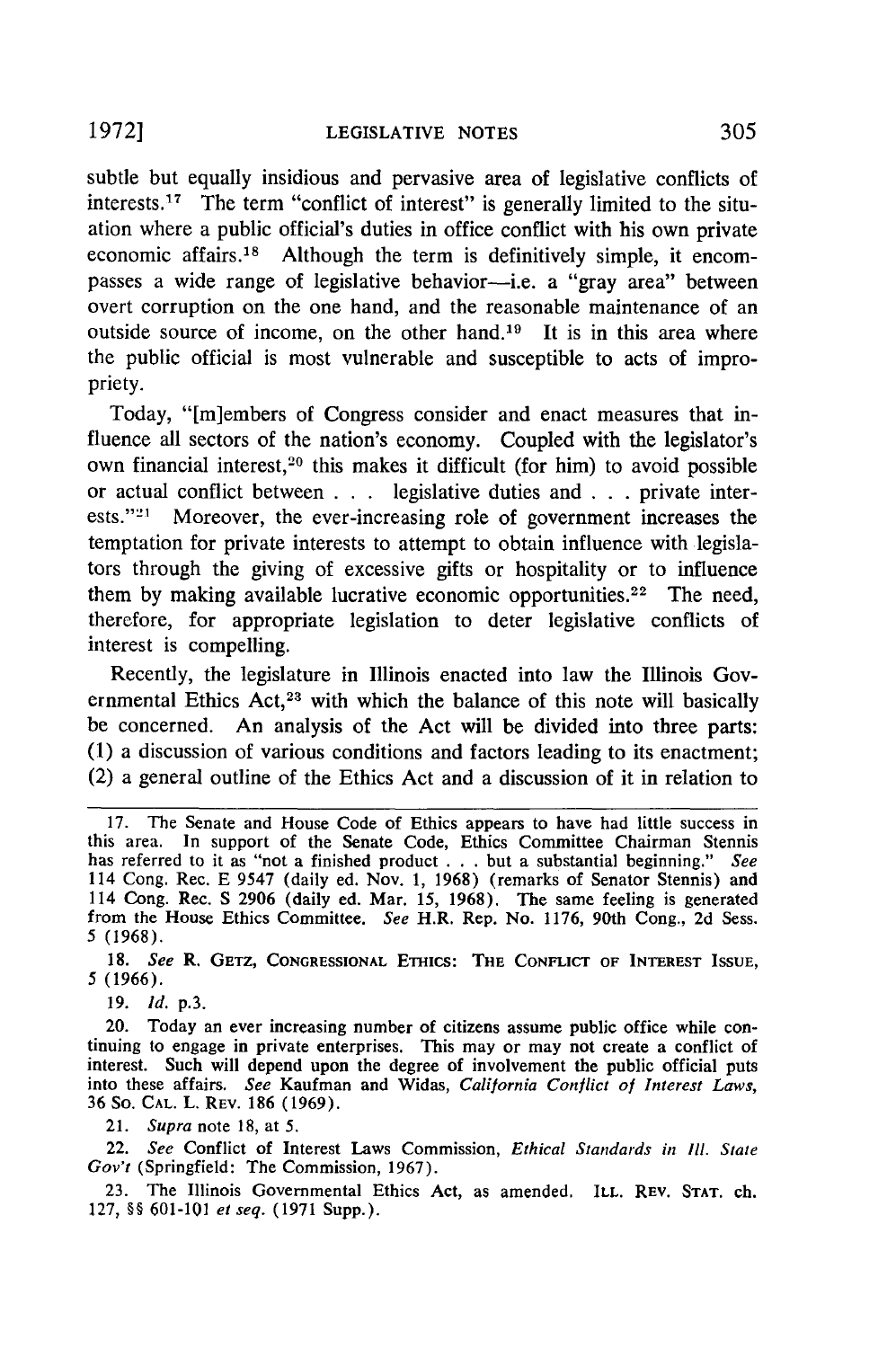the problems it seeks to remedy; and (3) a discussion of the judicial interpretations of the Illinois Ethics Act as compared with other various acts.

#### I.

The impetus of the Illinois General Assembly in adopting an act which regulates and polices their conduct did not arise out of a vacuum. There were several reasons—perhaps the most compelling of which was the existence of blatant corruption among the members of the General Assembly. In 1964, Senator Paul Simon stated that in his opinion as many as one-third of the legislators in the General Assembly had accepted "payoffs" for favors in the form of campaign contributions, legal or public relations fees. Others, he noted, accepted outright cash payments. He estimated that about as many legislators received as much as \$10,000 annually and in some cases \$100,000 "under-the-table."<sup>24</sup>

In 1967, the Conflict of Interest Laws Commission reported that legislators were lobbying on behalf of private interests, they they, adverse to the interest of the state, represented personal clients in matters pending before the Court of Claims and Industrial Commission, and that conflicts of interest existed in certain aspects of contracts between private concerns and the state.25

It should be noted here that the Illinois judiciary has also been an active arena for conflicts of interest. On June 17, 1969, the Illinois Supreme Court appointed a special commission to investigate the integrity of the judgment entered by the court in *People v. Isaacs.26* The Commission found that Judges Klingbiel and/or Solfisburg were guilty of acts of impropriety, creating a substantial doubt about their impartiality, integrity, and fairness in the decision of the *Isaacs* case, and recommended that they both resign.<sup>27</sup>

Another fact compelling the adoption of ethical controls on Illinois leg-' islators is that lawmaking in the Illinois General Assembly is only on a part-time basis.<sup>28</sup> Because of this, the likelihood of conflict between public duty and private economic interest is most pronounced. There are a number of factors which contribute to this. First, the General Assembly

<sup>24.</sup> Paul Simon (as told by Alfred Balk), *Ill.* Legislature: *Study in Corruption,* HARPER'S, September, 1964, at 74.

<sup>25.</sup> Conflict of Interest Laws Commission, *Ethical Standards in Ill. State Gov't* (Springfield: The Commission, 1967), pp. **15-16,** 19-30.

<sup>26. 37</sup> Ill. 2d 205, 226 N.E.2d 38 (1967).

<sup>27.</sup> IM. Sup. Ct. Report of the Special Comm. *in re* to No. 39797 (People of the State of **I11.** v. Isaacs).

<sup>28.</sup> Even the Ethics Act takes note of this. *See §* 3-201.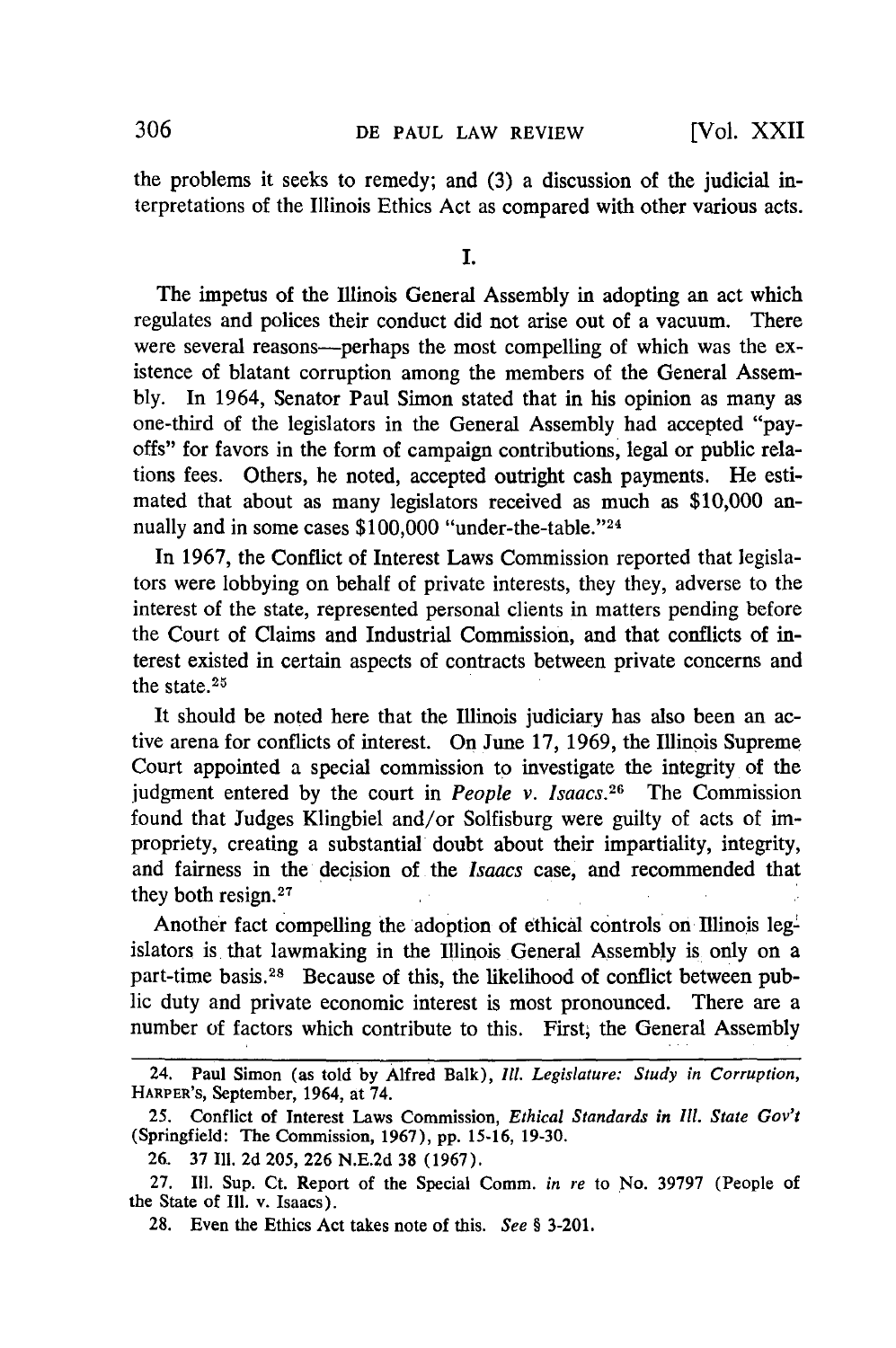is in session for approximately six months, and, even during this period, the legislator has a generous amount of time to devote to other interests. The regular session of the General Assembly begins in January and ends in June, during which time activity is usually limited to a Mondaythrough-Thursday sequence, with Thursday often devoted to a perfunctory session at which few members are present.<sup>29</sup> Through the years 1951 to 1969 the members of the House spent an average of **76** days out of 183 in regular and perfunctory sessions. 30 During this same period the Senate membership spent an average of **81** days in regular and perfunctory sessions.<sup>31</sup> Although the trend shows an increase in the number of days the General Assembly spends in session, "[c]ustom has dictated that legislators need only devote a portion of their time to the lawmaking task."<sup>32</sup>

A second factor contributing to the part time status of lawmaking is that the salary is deemed insufficient to allow members to abandon their private sources of income.<sup>33</sup> Although legislators in only eight states<sup>34</sup> receive higher salaries, the Illinois legislators have demonstrated no interest in abandoning their private economic interests. A breakdown of the 76th General Assembly revealed that 58 members of the Senate and **177** members of the House continued with their present occupations.<sup>35</sup>

Thirdly, political life is too insecure.<sup>36</sup> According to one authority:

There is no reason to expect the concern for legislative business to be either exclusive or dominant in the affairs of any member. Political advancement to the state judiciary, to the national Congress, or to full time administrative office only

33. *Id.* at 50.

*35. Senate:* (58 members) 20 lawyers, 11 insurance and/or real estate, 3 ac- countants, 1 automobile dealer, 1 building contractor, 1 farmer, 1 health director, 1 heating oil director, 1 public supervisor, **I** public relations, 1 publisher, 1 res- taurant owner, 1 retired, 1 school teacher, 1 superintendent of water collection. *House:* (177 members) 50 lawyers, 31 insurance and/or real estate, 8 farmers, 8 city employees, 6 legislators, 6 contractors, 7 executives, 4 educators, 4 housewives, 3 restaurant owners, 3 merchants, 3 county employees, 2 public relations, 2 investments, 1 minister, 1 advertising, 1 journalist, 1 finance, 1 banker, and 31 other occupations. *See GovE, supra* note 30, at 50.

36. *Id.* at 52.

<sup>29.</sup> *See* Frederic H. Guild, *Behavioral Patterns for Handling the Legislative Workload,* Public Affairs Research Bureau, Southern Illinois University, Carbondale, Illinois, May **27, 1968.**

<sup>30.</sup> *See* GOVE, **AN** INTRODUCTION TO THE ILLINOIS GENERAL ASSEMBLY, 48 (1970).

<sup>31.</sup> *Id.* at 48.

<sup>32.</sup> *Id.*

<sup>34.</sup> California, New York, Michigan, Florida, Hawaii, Massachusetts, Ohio, and Pennsylvania. *See* Citizens Conference on State Legislatures Research Memorandum No. 12, June 1970.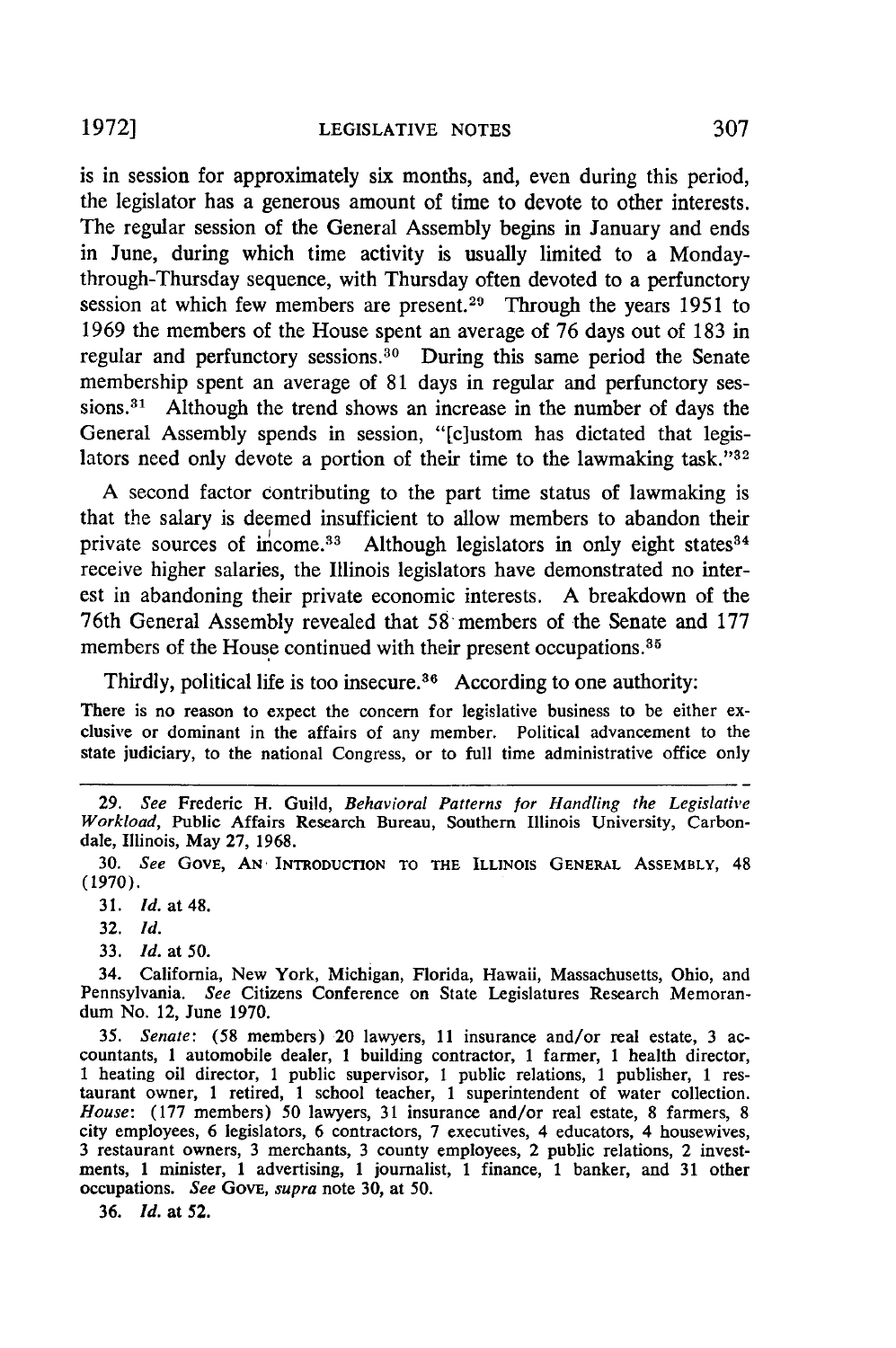infrequently comes to members of the General Assembly. Consequently, a continued interest in private business or professional life is a necessity.<sup>37</sup>

A more lofty consideration in the enactment of the Ethics Act, or at least a beneficial by-product thereof, is the promotion of public confidence. According to one authority, properly conceived financial disclosure may serve three functions: first, to dispel public suspicion engendered by past governmental impropriety and to instill in citizens trust and confidence in government; second, to inform the public of facts revelevant to decisions made by government officials; and third, to provide a means of deterring undesirable and improper conduct which may arise from avoidable conflicts of interests. 38 By informing the public of those economic interests and relationships which are likely to produce conflicts, disclosure would encourage legislators to be more careful in their extralegislative economic activities. Furthermore, it would provide useful information to voters and help eliminate needless suspicion and rumors concerning the integrity of innocent legislators and other government officials.

In order to insure, then, that private interests would not interfere with the unbiased discharge of public responsibilities, the legislature enacted into law the Illinois Governmental Ethics Act.39 The Act consists of five parts: Article 1. Short Title and Definitions; Article 2. Restricted Legislative Activities; Article 3. A Code of Conduct for legislators, persons with legislative interests, and persons who are close economic associates of legislators; Article 4A. Disclosure of Economic Interests; and Article 8. Severability—which together form one of the most comprehensive acts in ethics legislation to date.40 Although each section is instrumental in the prevention and elimination of conflict of interest situations, the one most effective in deterring these conflict situations is the section regarding the disclosure of economic interests. <sup>41</sup>

The financial disclosure provision as provided in the Illinois Ethics Act is designed to deter and prevent possible conflicts of interest situations that may arise throughout the entire government. Accordingly, the Act requires economic disclosure **by** all members in the legislative, executive

<sup>37.</sup> **STEINER AND GOvE,** LEGISLATIVE **POuTICS IN** ILLINOIS, 3 (1960).

**<sup>38.</sup>** KIRBY, **CONGRESS AND** THE PUBLIC **TRUST** 73 (1970).

<sup>39.</sup> See note 23.

<sup>40.</sup> At the end of 1969 only eleven states required the disclosure of economic interests-i.e., California, Hawaii, Illinois, Kansas, Missouri, Nebraska, New Mexico, New York, Pennsylvania, Washington and West Virginia. See Cal. Ass. Off. of Research and Comm. on Gov't Ethical Conduct and Gov't Integrity: The Conflict of Interest Issue.

<sup>41.</sup> ILL. REv. **STAT. ch.** 127, §§ 604A-101-604A-107 (Supp. 1972).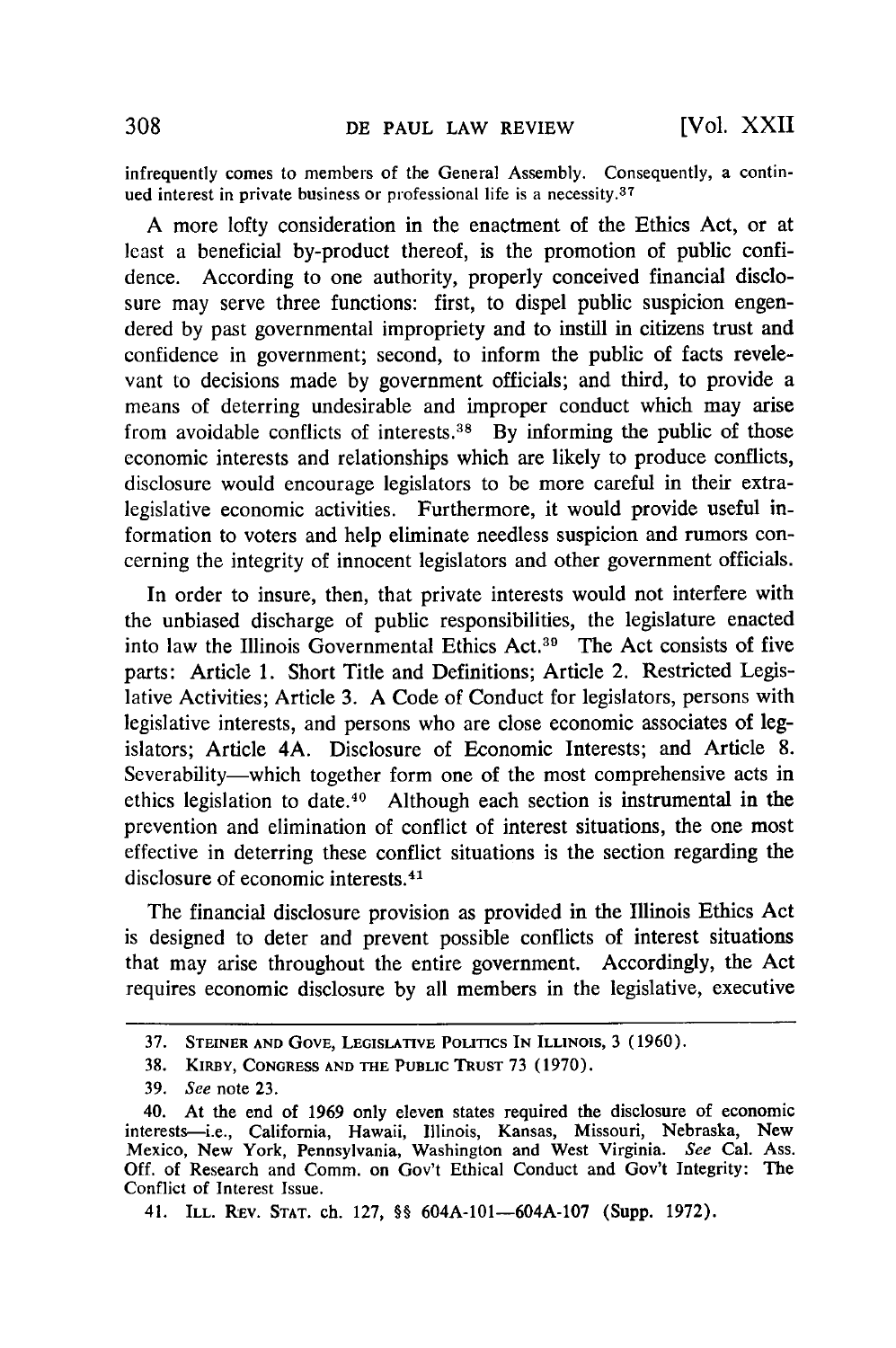and judiciary branches of government and by candidates for nomination or election to these offices. $42$  In addition, all government employees receiving \$20,000 per year or more for their services, and all other persons who serve on various governmental boards or commissions created by the Illinois Constitution are required to file a statement of economic interests.<sup>43</sup> The Act further requires local government officials to disclose their economic interests. <sup>44</sup>

As stated earlier, the term "conflict of interest" encompasses a wide range of behavior. Although some overt conflicts can be effectively prohibited by the legislature, others may arise in so many different forms and under such a variety of circumstances that it would be unwise and unjust to proscribe them by an inflexible statute.<sup>45</sup> For matters of such complexity and close distinctions, an ethics act must be broad enough in scope to sufficiently cover this "gray" area, yet, at the same time, limited so as not to be unconstitutionally defective—*i.e.*, overbroad or vague.

The Illinois Ethics Act requires that a person subject to its provisions must file a statement disclosing the interest of himself and possibly those of his spouse and children if he "constructively controls" their economic interest.<sup>46</sup> The major interests which are to be included in the financial statement are:

- (1) The name, address, and type of practice of any professional organization or individual professional practice in which the person making the statement was an officer, director, associate, partner or proprietor, or served in any advisory capacity, from which in excess of \$1,200 was derived during the preceding calendar year;
- (2) The nature of professional services . . . and the nature of the entity to which they were rendered if fees exceeding *\$5,000* were received **. . . ;**
- (3) The identity **. .** . of any capital asset from which a capital gain of *\$5000* or more was realized... **;**
- (4) The name of any entity from which a gift or gifts, or honorarium or honoraria, valued singly or in the aggregate in excess of *\$500... ;*
- *(5)* The name and instrument of ownership in any entity doing business in the State of Illinois, in which an ownership interest **.** . . is in excess of *\$5,000* fair market value or from which dividends of in excess of *\$1,200* were derived. . **.** . No

42. **ILL.** REV. **STAT.** ch. 123, § 604A-101(a), (b), and (e) (Supp. 1972).

43. ILL. REV. **STAT.** ch. 127, § 604A-101(b), (c), (d), and (f) (Supp. 1972). *Also see* **ILL. CONST.** art. **XIII, § 2.**

44. ILL. REV. **STAT.** ch. 127, § 604A-101(g), (h), and (i) (1971).

45. When adopting Art. XIII, § 2 of the 1970 Illinois Constitution, the delegates to the Illinois Constitutional Convention were faced with the problem of how flexible the financial disclosure should or should not be. *See* Con Con Debates, 1st reading, Proposition No. **13,** No. p. 14-132, June 16, **1970.**

46. ILL. REV. **STAT. ch.** 127, § 604A-102 (Supp. 1972).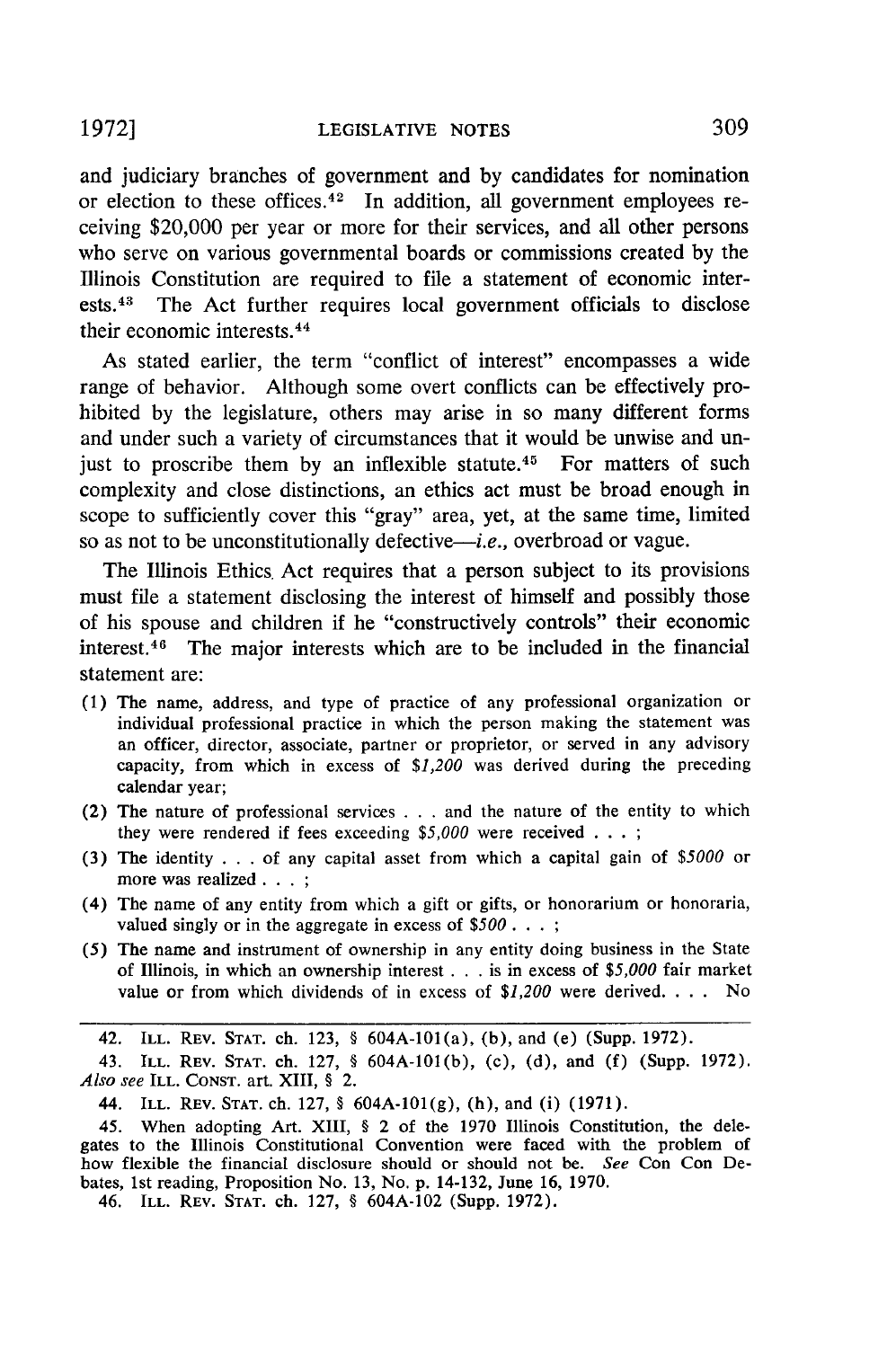time or demand deposit in a financial institution, nor any debt instrument need be listed;

**(6)** Except for professional service entities, the name of any entity and any position held therein from which income of in excess of *\$1,200* were derived, **...** if the entity does business in the State of Illinois. No time or demand deposit in a financial institution, nor any debt instrument need be listed (emphasis added).47

The Act restricts diclosure to investments in entities doing business "in" Illinois for state officials<sup>48</sup> and to those doing business "with" the local government for local officials.<sup>49</sup> Furthermore, disclosure of economic interests is limited to only those public officers and employees who are in fact involved in policy-making functions. In all instances, the Act does not require the public official or employee to disclose the actual amount of income received from the business entities named therein.

The Illinois Ethics Act also covers those conflict of interest situations that may arise in other ways. **A** state official is required to disclose any possible conflict that may arise within the government itself. Accordingly, he is required to name any unit of government which has employed him during the preceding year other than the unit of government in relation to which he was required to file.<sup>50</sup>

As stated previously, Senator Paul Simon found four areas of corruption existing within the Illinois General Assembly-i.e., "payoffs" in the form of **(1)** campaign receipts, (2) legal fees, **(3)** public relations fees, and (4) outright "under-the-table" cash payments. The Conflict of Interest Laws Commission found other areas where legislators have misused their public offices-i.e., (1) lobbying on behalf of private entities, (2) representing private interests before public boards against the interests of the state, and **(3)** using their public office to obtain favorable contracts for themselves or private interests. In regard to these areas, the Act is most effective in deterring legislative lobbying. The official is required to identify those persons who may have some influence over him in the exercise of his public duty. He must, for instance, disclose the identity of those compensated lobbyists with whom he maintains a close economic association, including the name of the lobbyist, the nature of the lobbying activity, and the type of economic activity of the client or principal on whose behalf that person is lobbying.<sup>51</sup> Also, under penalty of a fine not to exceed

<sup>47.</sup> ILL. REV. **STAT.** ch. 127, § 604A-102(a)(l), (2), **(3), (5), (b), (1), (2)** (Supp. 1972) (All emphasis added).

<sup>48.</sup> ILL. **REV. STAT.** ch. 127, § 604A-102(b)(1) (Supp. 1972).

<sup>49.</sup> **ILL.** REV. **STAT.** ch. 127, § 604A-102(c)(1) (Supp. 1972).

*<sup>50.</sup>* ILL. REV. **STAT.** ch. **127,** § 604A-102(a)(4) (Supp. 1972).

*<sup>51.</sup>* **ILL.** REV. **STAT.** ch. 127, § 604A-102(b)(3) (Supp. **1972).**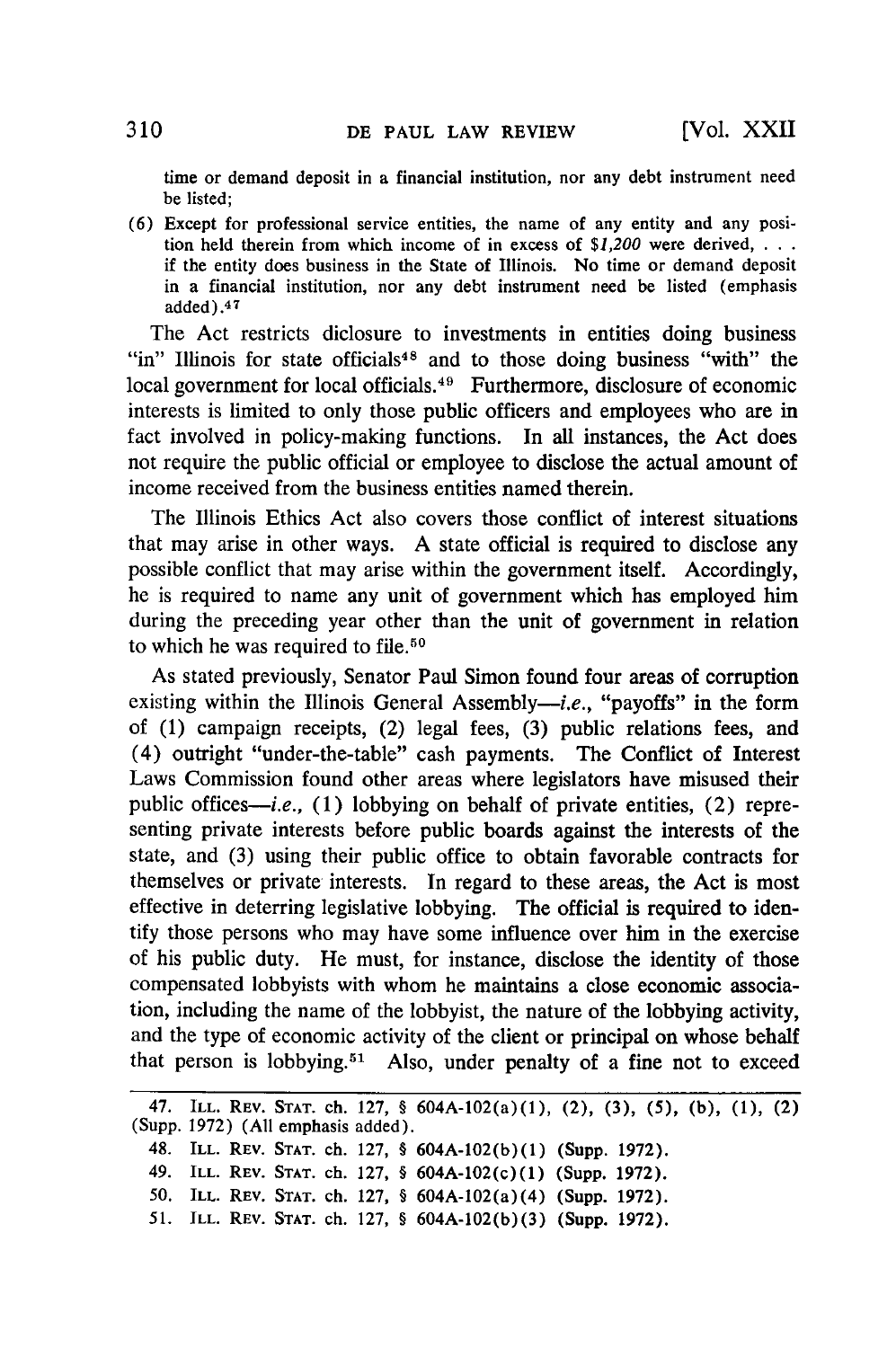\$5,000 and/or imprisonment, no legislator may engage in lobbying if he accepts compensation "specifically attributable to such lobbying."<sup>52</sup>

The Act is less effective in dealing with "payoffs," representation cases and economic opportunities stemming from contracts. It provides that "[n]o legislator may accept compensation **.** . . for performance of his official legislative duties." $53$  The penalty for violation is a fine not to exceed \$500.<sup>54</sup> The Act also prohibits legislators from accepting or participating in any way in any representation cases.<sup>55</sup> The penalty for violation of this section is punishment **by** a fine not to exceed \$5,000 and/or imprisonment.<sup>56</sup> The Act further includes a section stating that no legislator may accept any economic opportunity where he knows that such opportunity has been made with the intent to influence him. <sup>57</sup>

There is no deterrent effect of the Act upon campaign contributions. It specifically excludes the disclosure of campaign receipts<sup>58</sup> which is a type of economic interest most likely to produce a conflict of interest. <sup>59</sup> Also, political contributions were specifically removed from the ambit of code of conduct.<sup>60</sup>

After the statements of economic interests have been completed and filed,  $61$  they are subject to public scrutiny.  $62$  If any statement is found to be false or incomplete, the public official may be subject to a fine of  $$1,000$  or imprisonment in a penal institution.<sup>63</sup> However, the Act does not provide a penalty for those public officials who fail to file any state-

**56.** ILL. REV. **STAT.** ch. 127, § 602-104 **(1971).**

**57.** ILL. REV. **STAT.** ch. 127, § 603-102 (1971).

**58.** ILL. REV. **STAT.** ch. 127, § 604A-102 (Supp. 1972).

**59.** In fact, the omission of campaign receipts was one of the grounds upon which the trial court held the statute invalid. *See* Stein v. Howlett, 72 **Ch.** 345 (Ill. Cir. Ct. 1972). Although the Illinois Supreme Court acknowledged that campaign receipts may have some influence upon the conduct of a public officer, it held that such an omission did not make the act invalid.

**60. ILL.** REV. **STAT. ch.** 127, § 603-101 (1971).

**61.** State officials and employees must file with the Secretary of State. Local officials and employees must file with the county clerk of the county in which the person making the statement resides. *See* ILL. **REv. STAT.,** ch. 127, § 604A-106 (Supp. **1972).**

62. ILL. REV. **STAT.** ch. 127, § 604A-106 (Supp. 1972).

63. ILL. REV. **STAT.** ch. 127, § 604A-107 (Supp. 1972).

**<sup>52.</sup> ILL.** REV. **STAT.** ch. 127, § 602-101 **(1971).**

*<sup>53.</sup>* ILL. REV. **STAT.** ch. 127, § 602-103 (1971).

*<sup>54.</sup> Id.*

*<sup>55.</sup>* ILL. REV. **STAT.** ch. 127, § 602-104 (1971). *See also* ILL. REV. **STAT.,** ch. 127, § 603-105, **106** (1971).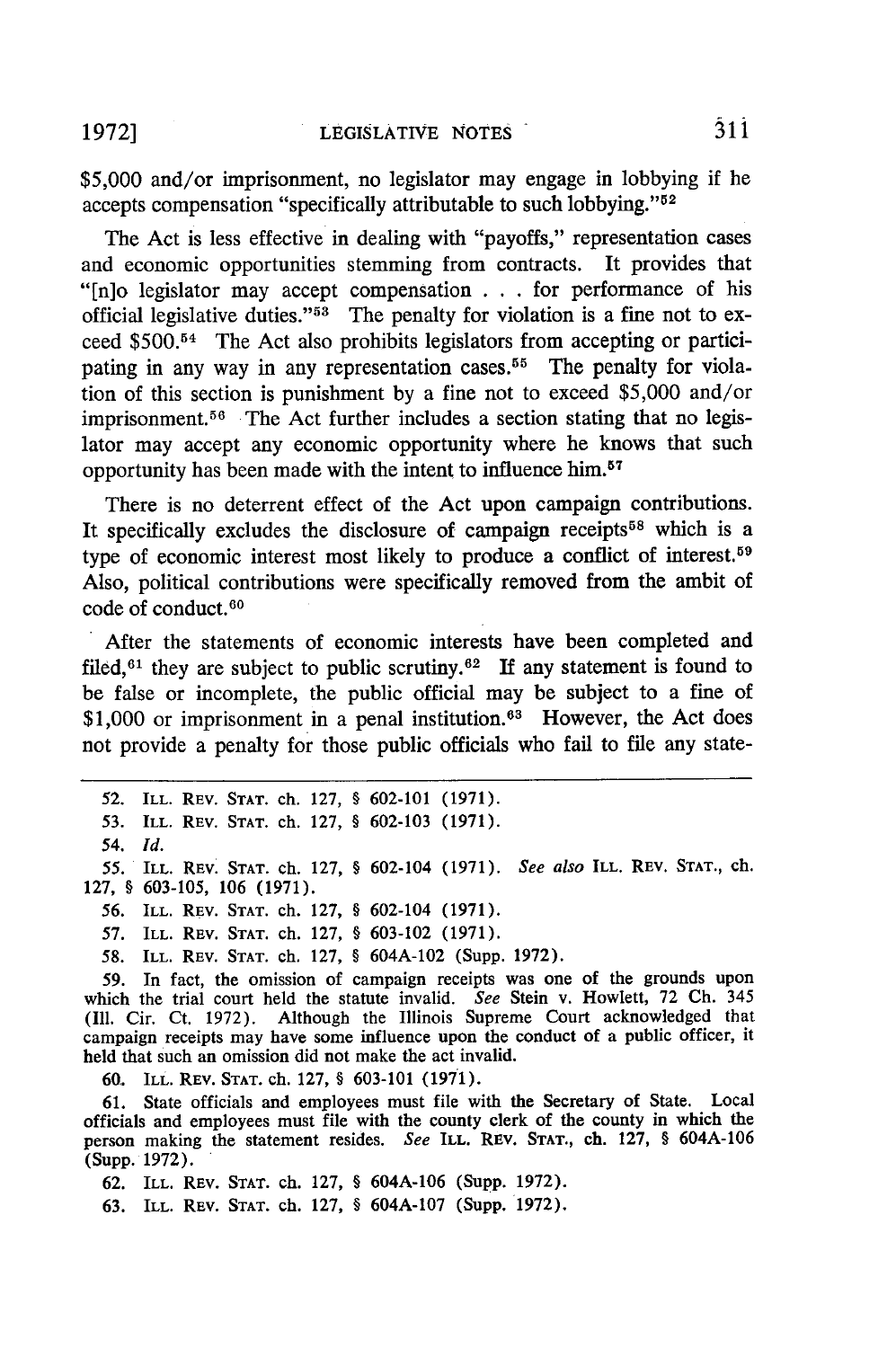### **DE PAUL LAW REVIEW 312 (Vol. XXII**

ment of economic interest.<sup>64</sup> Failure to file a statement shall result only in ineligibility for or forfeiture of office.<sup>65</sup> The Act only provides a sanction for those who "willfully" file a false or incomplete statement.<sup>66</sup>

#### **Ill.**

In order to preserve public confidence and respect in government, the people must be provided with sufficient safeguards that will insure integrity, impartiality, and devotion on the part of their public officials. The Illinois Governmental Ethics Act and the various other acts adopted throughout the nation have been the first real attempt by the legislatures to rid the government of corrupt politicians. However, despite this grave need for more effective legislation in this area, the existing legislation has been subject to rigorous constitutional scrutiny. In 1970, for example, the California Supreme Court in *City of Carmel-by-the-Sea v. Young"7* struck down California's 1969 financial disclosure law<sup>68</sup> as being too broad and an unconstitutional invasion of privacy. On January 6, 1972, the Attorney General of Texas declared the Texas Ethics Code enacted in 1971 $^{69}$  unconstitutional for similar reasons.<sup>70</sup> And most recently, in May, 1972, a case was brought before the Illinois Supreme Court challenging the constitutionality of the Illinois Governmental Ethics Act. <sup>71</sup>

In *Stein v. Howlett,* the plaintiff brought a taxpayer's suit to enjoin the expenditure of public funds for the purpose of enforcement of the Illinois Governmental Ethics Act. It was his contention that the Act was too broad and an unjust invasion of the right of privacy. Furthermore, he claimed that the Act was not reasonably designed to disclose financial dealings or assets which might be expected to give rise to conflicts of interest.<sup>72</sup> The Circuit Court of Cook County found the Act unconstitu-

67. 2 Cal. 3d **259,** 466 P.2d **225,** 85 Cal. Rptr. 1 (1970).

68. CAL. GOV'T CODE §§ 3500-3704 (West Supp. 1971). It is interesting to note that on February 5, 1970, the California Attorney General, Thomas Lynch, held the act constitutional. *See* Cal. Attorney General's Opinions No. 69-229, Feb. 5, 1970.

69. Tex. Acts 1971, 62nd Leg., Reg. Sess., ch. 962, pp. 2906-12.

70. The Att'y Gen. of Texas, Op. M-1039, Jan. 6, 1972. However, the act is still constitutional.

71. Stein v. Howlett, 72 Ch. 345 **(I11.** Cir. Ct. 1972).

72. *Id.* at 1.

<sup>64.</sup> The Illinois Constitution merely provides that *failure to file* an economic statement will result in ineligibility for, or forfeiture of, office. *See* ILL. CONST. art. XIII, **§** 2.

**<sup>65.</sup>** ILL. CONST. art. XIII, § 2 (1970).

<sup>66.</sup> ILL. REv. STAT. ch. 127, § 604A-107 (Supp. 1972).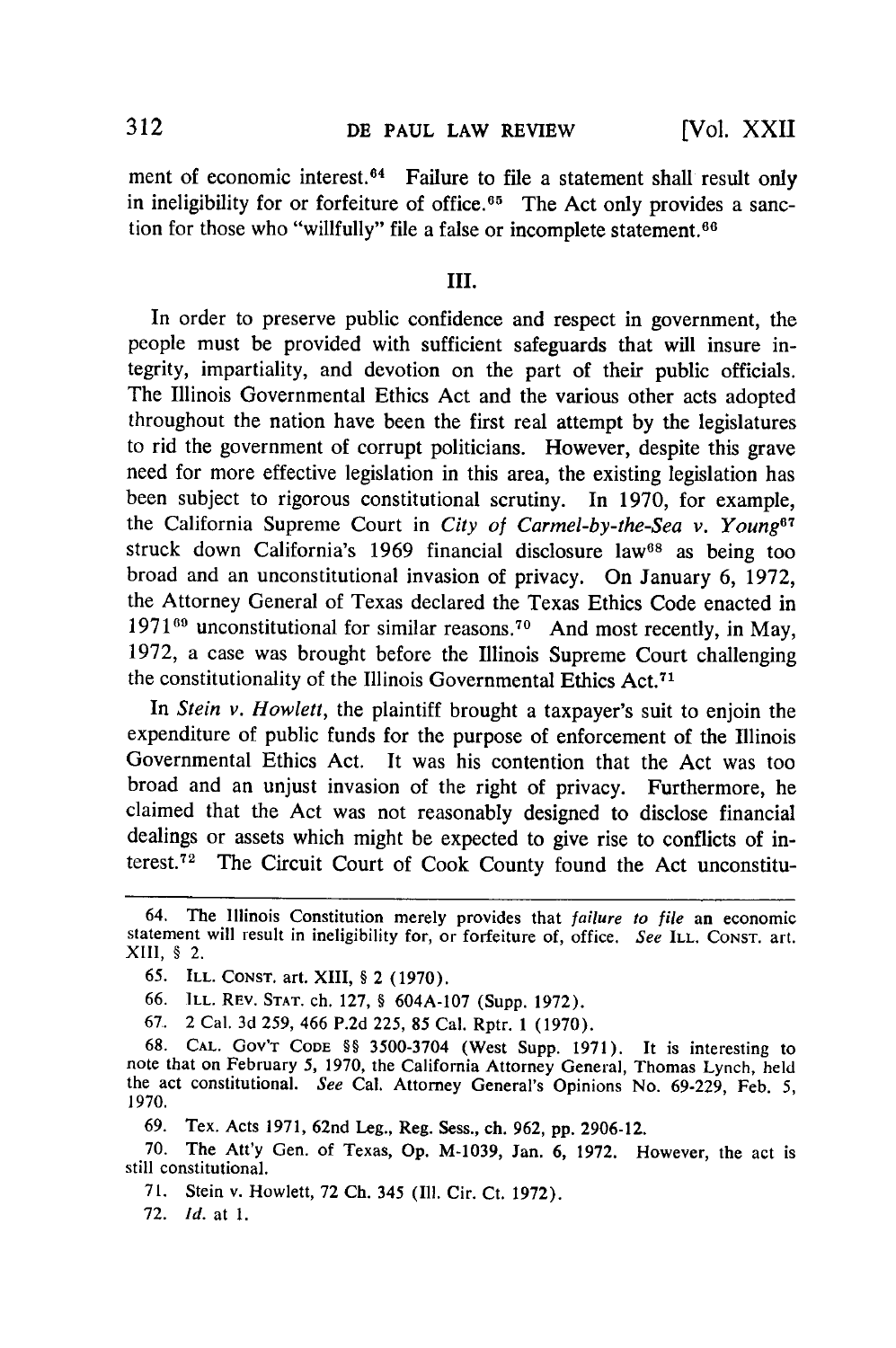tional and granted an injunction restraining the use of funds in administering its provisions. The supreme court, however, did not agree and found the Illinois Ethics Act constitutional except insofar as it purported to authorize the Secretary of State to render advisory opinions. <sup>73</sup>

In arriving at the above conclusion, the Illinois Supreme Court recognized that the Ethics Act was designed to protect the decision-making process. More specifically, "[t]he Ethics Act was designed to avoid any conflict of interest between the government and its officers and employees; one purpose of the Act was to disclose any abuse of office and to instill in the public, trust and confidence in its government and officials."<sup>74</sup> Unlike the California Supreme Court's decision in *City* of *Carmel-by-the-Sea v. Young* where the California disclosure statute was declared unconstitutional because of its broad restrictions, the Illinois Supreme Court found that the purpose of the legislation supported the necessity for broad statutory coverage. The court further stated that the "statute reflects a compelling governmental interest which is paramount to the right of the individual, and the statute is not overbroad and an unconstitutional invasion of privacy."75

In answering the plaintiff's allegation that the Act was not reasonably designed to disclose financial dealings or assets which might be expected to give rise to conflicts of interests, the court said:

[W]e acknowledge that the disclosure of a business connection which is truly unrelated to any State activity cannot help to achieve the desired purpose. But who is to say whether or not there is a business connection or relation with the State? Who is to say that the business within the State which does not do business directly with the State, but which supplies another company which does, has no connection with the State? Who is to say that a capital gain from the sale of an asset to a stockbroker of a company doing business with the State has no connection with the position of the public official? . . . It would be an anomaly to enact a statute, designed to eliminate conflicts of interest between public trust and private gain, in such manner that the person affected is permitted to decide when a financial interest relates to his public employment.<sup>76</sup>

 $\ddot{\bullet}$ 

<sup>73.</sup> ILL. **REV. STAT.** ch. 127, § 604A-106 (Supp. 1972). The record shows that for the purpose of taking a direct appeal to the Supreme Court of Illinois, the Attorney General elected to stand on the plaintiff's pleading, waived any evidentiary hearing, and requested the entry of a permanent injunction. Stein v. Howlett, 72 Ch. 345 (Il. Cir. Ct. 1972).

<sup>74.</sup> Stein v. Howlett, 72 Ch. 345 **(111.** Cir. Ct. 1972).

<sup>75.</sup> *Id. See also* United States v. O'Brien, 391 U.S. 367 (1968); Zemel v. Rusk, 381 U.S. 1 (1965); New York Times Co. v. Sullivan, 376 U.S. 254 (1964); Bates v. City of Little Rock, 361 U.S. 516 (1960); NAACP v. Alabama, 357 U.S. 449 (1956).

<sup>76.</sup> Stein v. Howlett, 72 Ch. 345, 348 (Il1. Cir. Ct. 1972).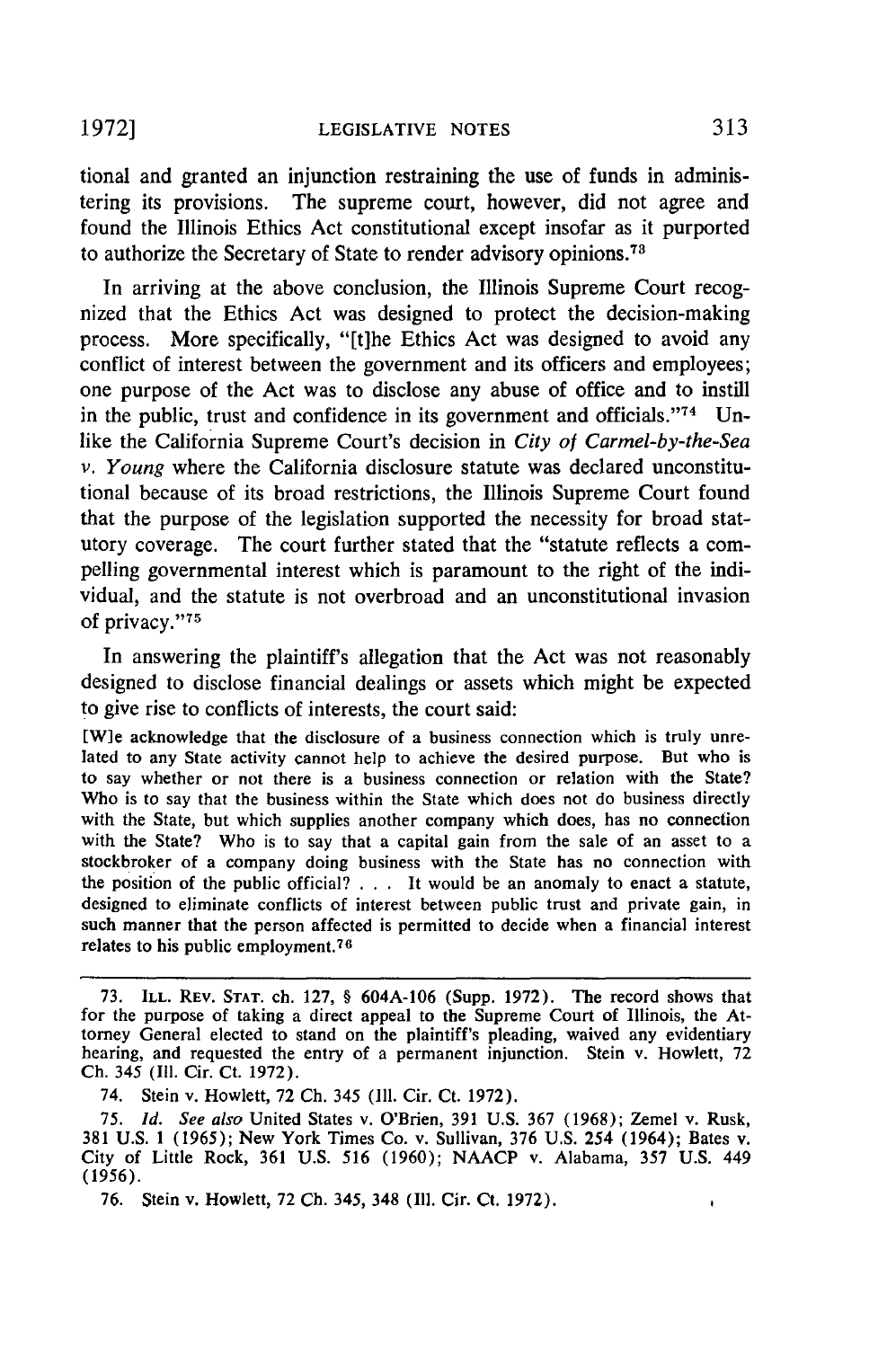In order for the statute to have any effect in curbing possible conflicts of interest, it must .be broad enough in scope to sufficiently cover the area.

When the Illinois Supreme Court ruled the Illinois Governmental Ethics Act constitutional, it was aware that its decision was contrary to the decision reached in *City* of *Carmel-by-the-Sea v. Young..* Although the same constitutional questions were raised, the Illinois Supreme Court found the California case to be distinguishable in many ways: first, in California, many public agencies were faced with impending resignations of numerous officers and employees who were not willing to make public disclosure of private financial affairs.<sup> $77$ </sup> Also, the plaintiff city alleged that many of its officials would resign rather than be subjected to what "they" contended was an unconstitutional invasion of their privacy. Plaintiff also alleged that "resignation of the . . . officers will- have **-a** crippling effect upon the affairs of municipal government.  $\ldots$ <sup>78</sup> In Illinois no such threats were ever made.

Second, the Illinois Constitution provides a mandate from the people, giving the power to the legislature to enact a strong governmental ethics act.79 The California Constitution, on the other hand, does not. Third, the Illinois Ethics Act limits public disclosure to economic interests owned by the public official and possibly those of his wife and children if he "constructively controls" their economic interests.<sup>80</sup> The California statute requires that the public official must disclose the economic interest of himself, his or her spouse, and minor children whether he controls their interest or not. And fourth, the California statute makes no distinction between state and local public officials as to the degree of disclosure.<sup>81</sup> Under the Illinois Ethics Act, there is a distinction. State officials are required to list ownership interest in any entity doing business "in" the State of Illinois.<sup>82</sup> Local officials are required to list such interests only if the business entity does business "with" 'the local unit of government with  $\sim$   $\lambda$ n ji kasa millim h rong in careful (+12) which the person is connected.<sup>83</sup> government and an

In summation, Governor Thomas E. Dewey once said that:

[Those who exercise public and political power are trustees of the hopes and aspirations of all mankind. They are the trustees of a system of government in which

<sup>77.</sup> City of Carmel-by-the-Sea v. Young, 2 Cal. 3d 259, 466 P.2d 225, 85 Cal. Rptr. 1 (1970).

<sup>78. 2</sup> Cal. 3d at 263, 466 P.2d at 227, 85 Cal. Rptr. at 3.

<sup>79.</sup> ILL. CONST. art. VIII, **§** 2.

<sup>80.</sup> ILL. REV. STAT. ch. 127, § 604A-102 (Supp. 1972).

<sup>81.</sup> CAL. Gov'T **CODE** §§ **3601, 3605, 3702,** 3753 (West Supp. 1971).

<sup>82.</sup> ILL. REV. **STAT.** ch. 127, § 604A-102(b)(l) and (2) (Supp. 1972).

<sup>83.&#</sup>x27; **ILL.** REV. **STAT.** ch. 127, § 6'04A-102(c)(1) and (2) (Supp. **1972).**